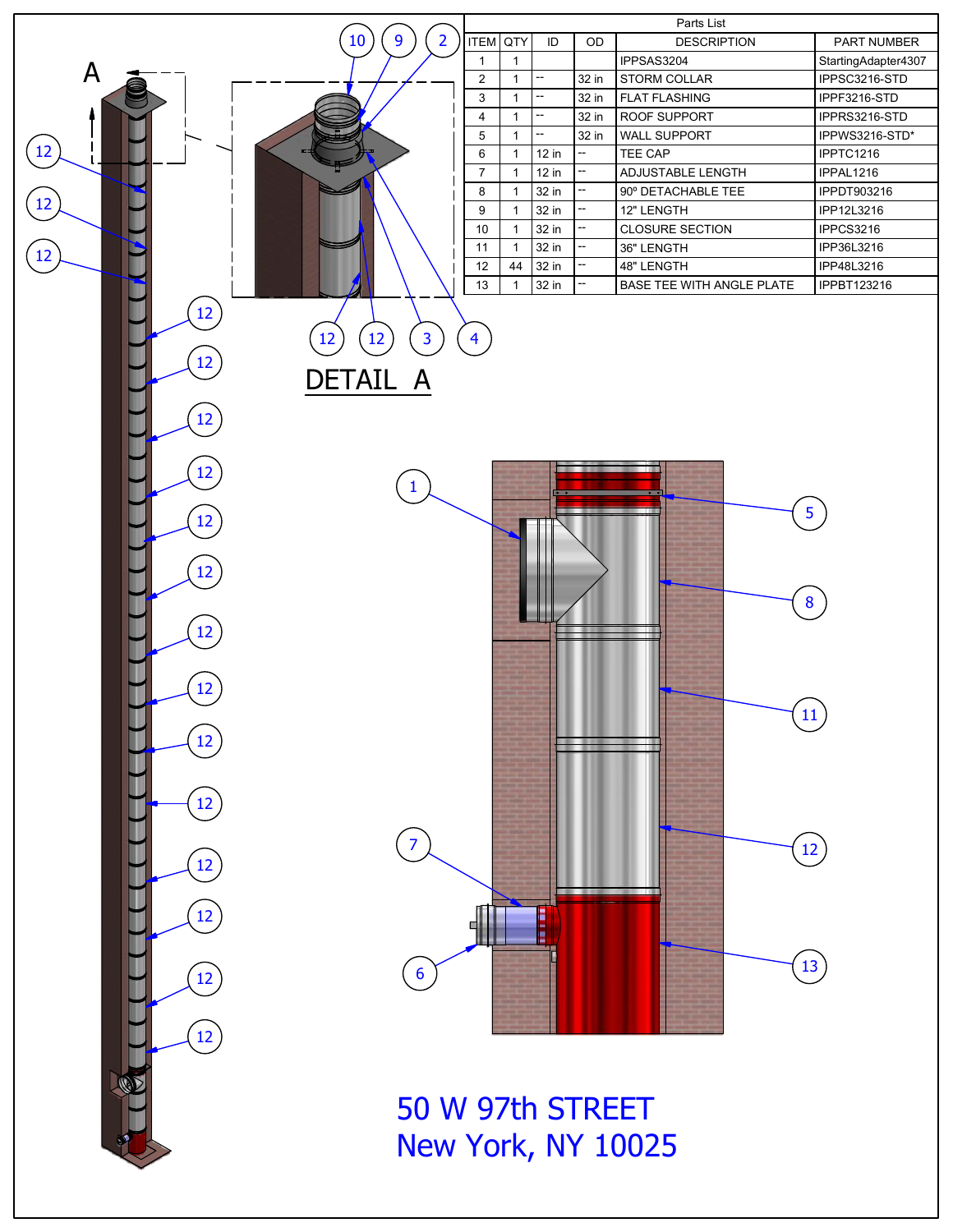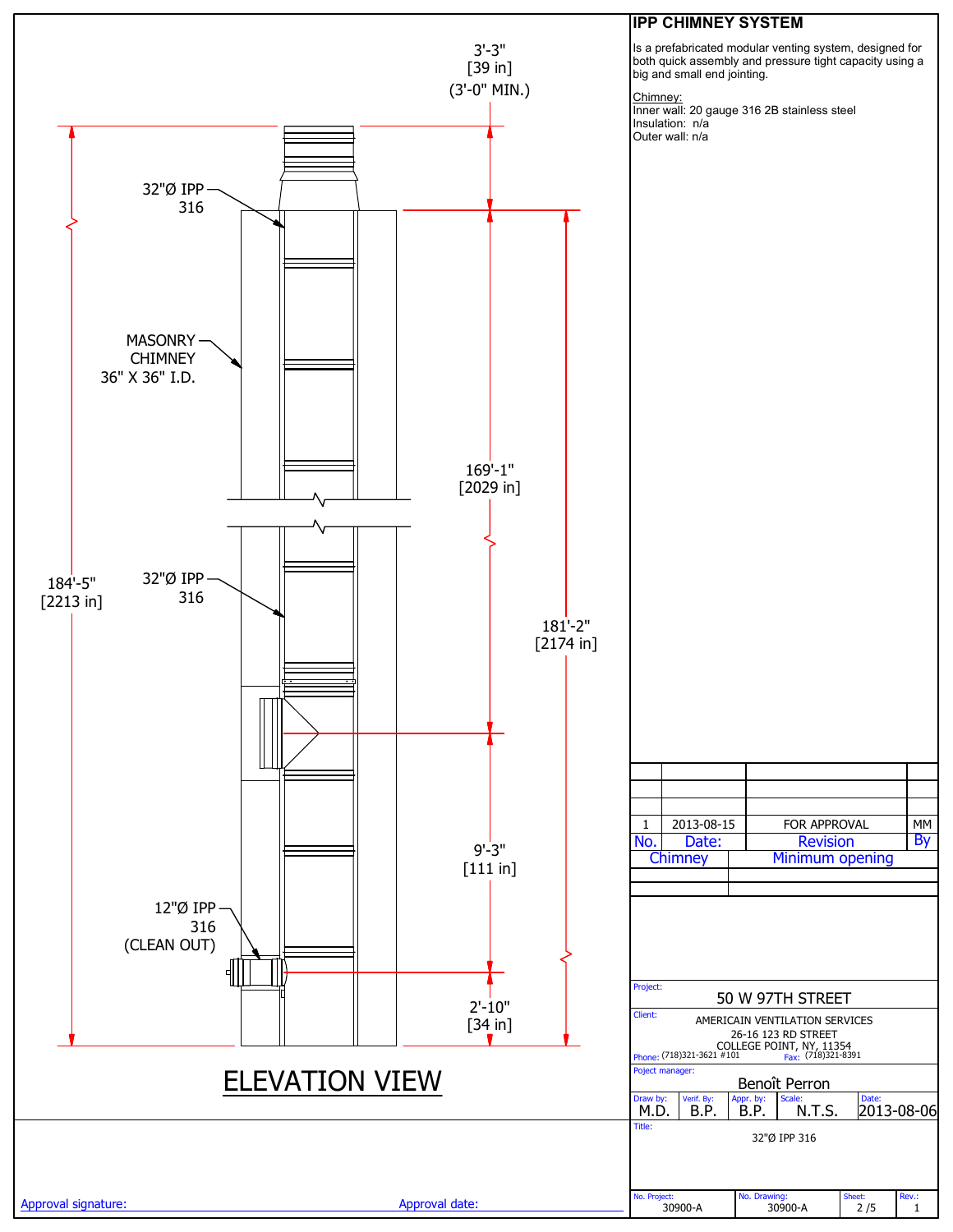|              | <b>ISOMETRIC VIEW</b> | $2$ in<br>(11 GA)   |                |
|--------------|-----------------------|---------------------|----------------|
|              |                       | Ø32 in<br>NO-EXPAND |                |
|              |                       |                     |                |
| Connect to:  | <b>EXISTING</b>       | 32"ØS               |                |
| Orientation: | HORIZONTAL            |                     |                |
| Qty:         | $\mathbf{1}$          |                     |                |
| Type:        | ${\tt IPP}$           |                     |                |
| Material:    | 316                   |                     | $\overline{1}$ |
|              |                       |                     |                |

Gauge:

**SEE DETAIL** 



## SA DETAIL

| Sheet: 3/5 |            |                     |    |  |
|------------|------------|---------------------|----|--|
|            |            |                     |    |  |
|            |            |                     |    |  |
|            |            |                     |    |  |
|            | 2013-08-15 | <b>FOR APPROVAL</b> | MΜ |  |
|            | Date:      | <b>Revision</b>     |    |  |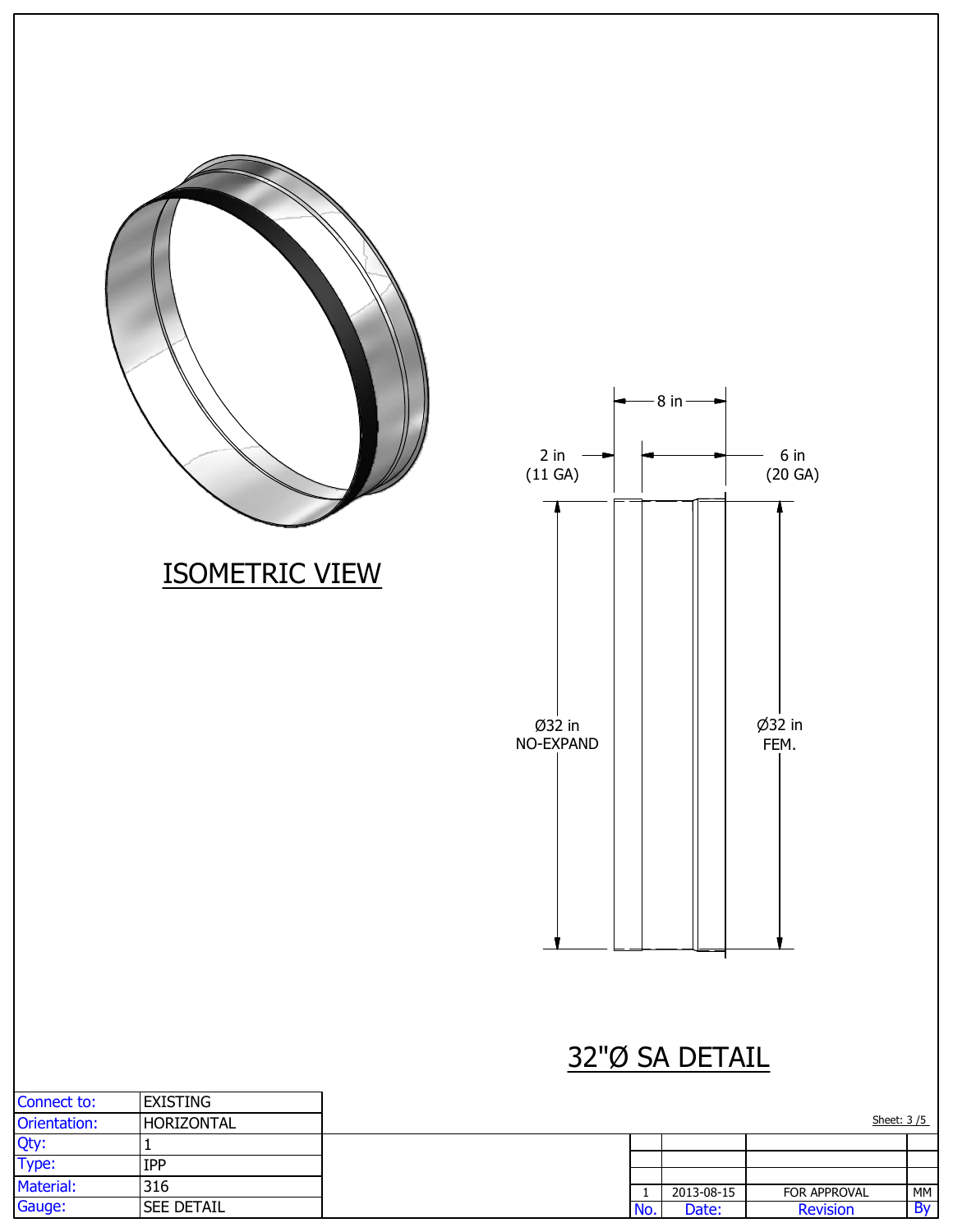